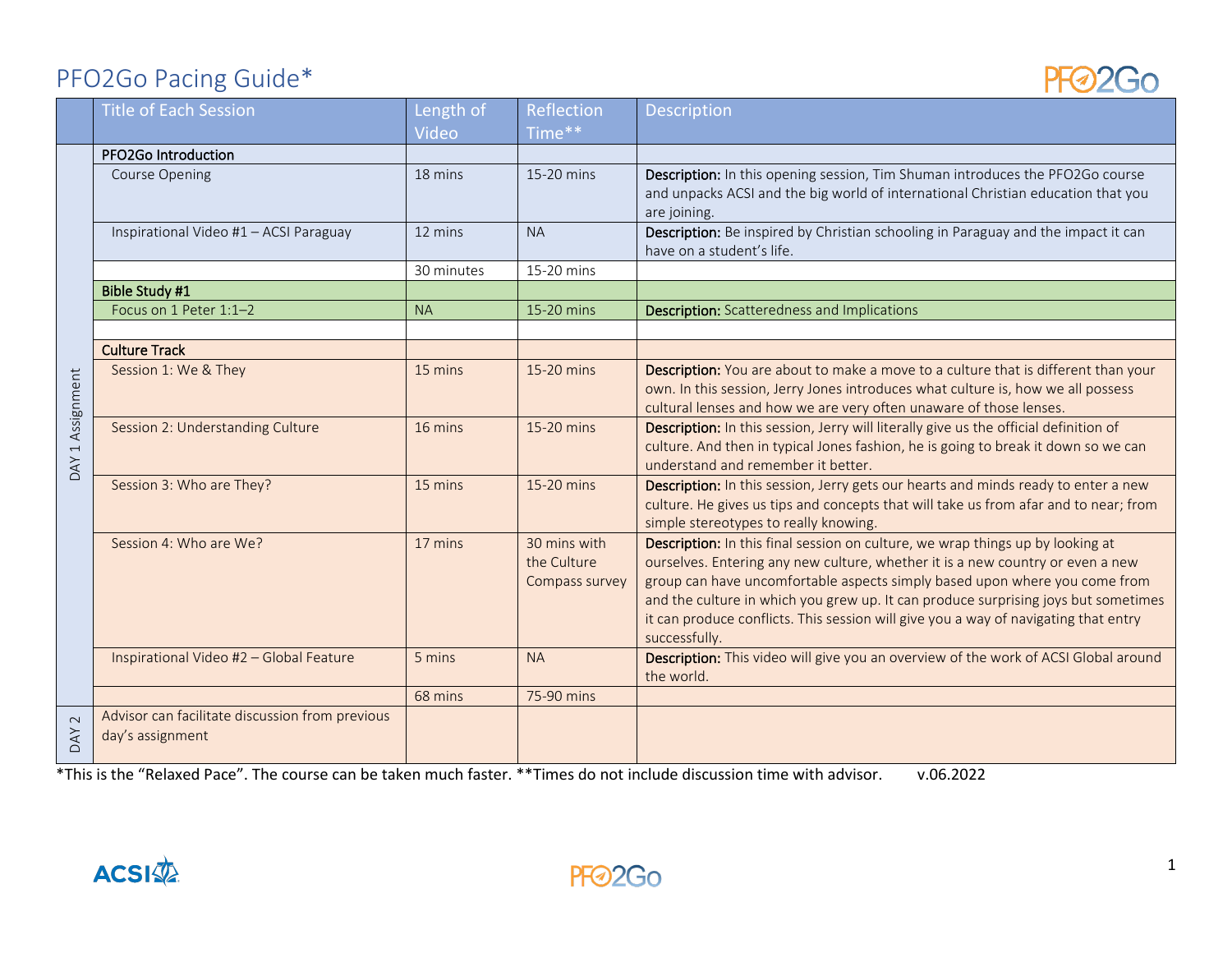|                                | <b>Bible Study #2</b>                                               |             |              |                                                                                                                                                                                                                                                                                                            |
|--------------------------------|---------------------------------------------------------------------|-------------|--------------|------------------------------------------------------------------------------------------------------------------------------------------------------------------------------------------------------------------------------------------------------------------------------------------------------------|
| Assignment<br>$\infty$<br>DAY. | Focus on 1 Peter 1:6-7                                              | <b>NA</b>   | 15-20 mins   | <b>Description:</b> Facing Struggles, Trials, and Obstacles                                                                                                                                                                                                                                                |
|                                |                                                                     |             |              |                                                                                                                                                                                                                                                                                                            |
|                                | <b>TCK Track</b>                                                    |             |              |                                                                                                                                                                                                                                                                                                            |
|                                | Session 1: Intro & Flipsides                                        | 28 mins     | 15-20 mins   | Description: In this TCK track, Michèle Phoenix takes us on a journey of discovery<br>into the world of Third Culture Kids. In this first session, she introduces this<br>complex group of people by taking us through a series of interesting benefits and<br>challenges ("Flipsides") that TCKs possess. |
|                                | Session 2: Three Cultures of Influence                              | 28 mins     | $15-20$ mins | Description: This session will look at three major cultural influences that shape all<br>TCKs. Michèle will also spend a bit of time looking at the important subset of TCKS<br>known as MKs (missionary kids) that you will meet in most international Christian<br>schools.                              |
|                                | Session 3: Grief and Its Impact                                     | 30 mins     | 15-20 mins   | Description: In this session, Michèle covers some of the TCK "hard stuff" that<br>comes with growing up among worlds. Your attention to this issue will prepare you<br>for your work with TCKs.                                                                                                            |
|                                | Session 4: Relationship, Belonging &<br>Influence                   | 22 mins     | 15-20 mins   | Description: In this final session on TCKs, Michèle walks us through how TCKs<br>process relationships and belonging. She will also give us some tips on how we can<br>help the TCKs in our spheres of influence navigate those same areas in healthy<br>ways.                                             |
|                                | Inspirational Video #3 - Why I started a<br>Christian School        | 2 mins      | <b>NA</b>    | Description: Hear one school leader briefly explain why she founded a Christian<br>school in her country.                                                                                                                                                                                                  |
|                                |                                                                     | 110 minutes | 60-80 mins   |                                                                                                                                                                                                                                                                                                            |
| $\overline{4}$<br>VeQ          | Advisor can facilitate discussion from previous<br>day's assignment |             |              |                                                                                                                                                                                                                                                                                                            |

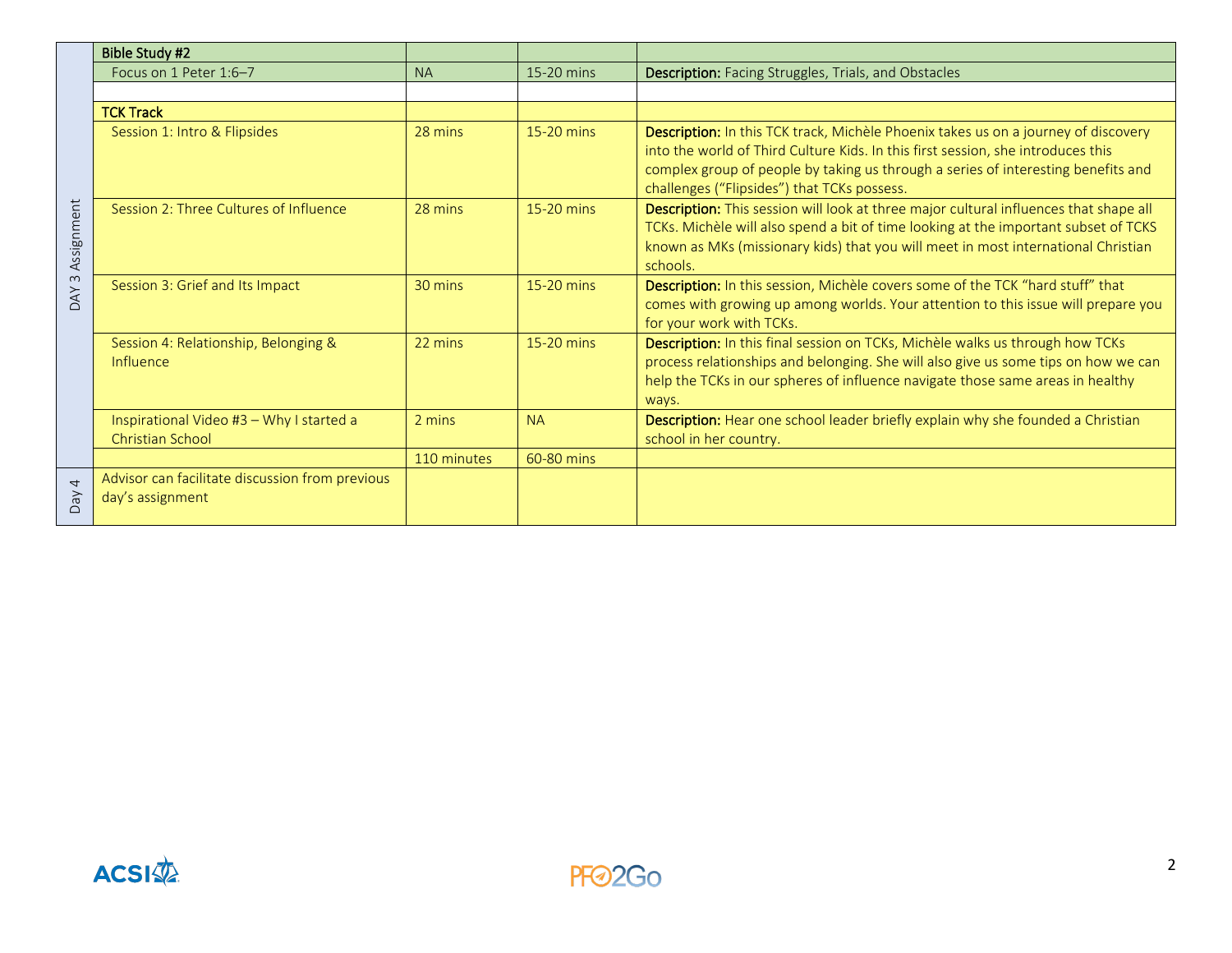| Assignment<br>$\overline{5}$<br>VeQ | <b>Bible Study #3</b>                                               |            |            |                                                                                                                                                                                                                                                                                                                           |
|-------------------------------------|---------------------------------------------------------------------|------------|------------|---------------------------------------------------------------------------------------------------------------------------------------------------------------------------------------------------------------------------------------------------------------------------------------------------------------------------|
|                                     | Focus on 1 Peter 1:13-16                                            | <b>NA</b>  | 15-20 mins | <b>Description:</b> Prepare your minds for Action                                                                                                                                                                                                                                                                         |
|                                     |                                                                     |            |            |                                                                                                                                                                                                                                                                                                                           |
|                                     | <b>Transition Track</b>                                             |            |            |                                                                                                                                                                                                                                                                                                                           |
|                                     | Transition 1: What is Transition                                    | 15 mins    | 15-20 mins | Description: The Transition Track is meant to make you aware of and prepare you<br>for what is coming your way as you move overseas. In this first session, Jerry Jones,<br>in his own unique way, will share with us how transition can be compared to<br>puberty and how transition is more of a process than an event. |
|                                     | Transition 2: RAFT Part 1                                           | 15 mins    | 15-20 mins | Description: In this session, Jerry digs into the first half of "RAFT." While the RAFT<br>content seems relatively simple, digging into these concepts meaningfully will have<br>a profound impact on your successful transition. Let's get rafting.                                                                      |
|                                     | Transition 3: RAFT Part 2                                           | 14 mins    | 15-20 mins | Description: In this session, Jerry digs into the second half of "RAFT," the F of<br>Farewell and the T of Think Destination. You will be challenged once again to make<br>a plan for leaving well.                                                                                                                       |
|                                     | Transition 4: You in Transition                                     | 17 mins    | 15-20 mins | Description: International transition is exciting, but it can also bring stress. This final<br>session helps you prepare for the impact of transition stress and provides you with<br>helpful ways to minimize that impact on you as an individual, a couple, or family.                                                  |
|                                     | Inspirational Video #4 - Laci Demeter's Story                       | 2 mins     | <b>NA</b>  | Description: Laci Demeter was born under communism in Hungary. Today, he leads<br>ACSI Europe serving national Christian schools in 17 different countries.                                                                                                                                                               |
|                                     |                                                                     | 63 minutes | 60-80 mins |                                                                                                                                                                                                                                                                                                                           |
| $\circ$<br>VeQ                      | Advisor can facilitate discussion from previous<br>day's assignment |            |            |                                                                                                                                                                                                                                                                                                                           |